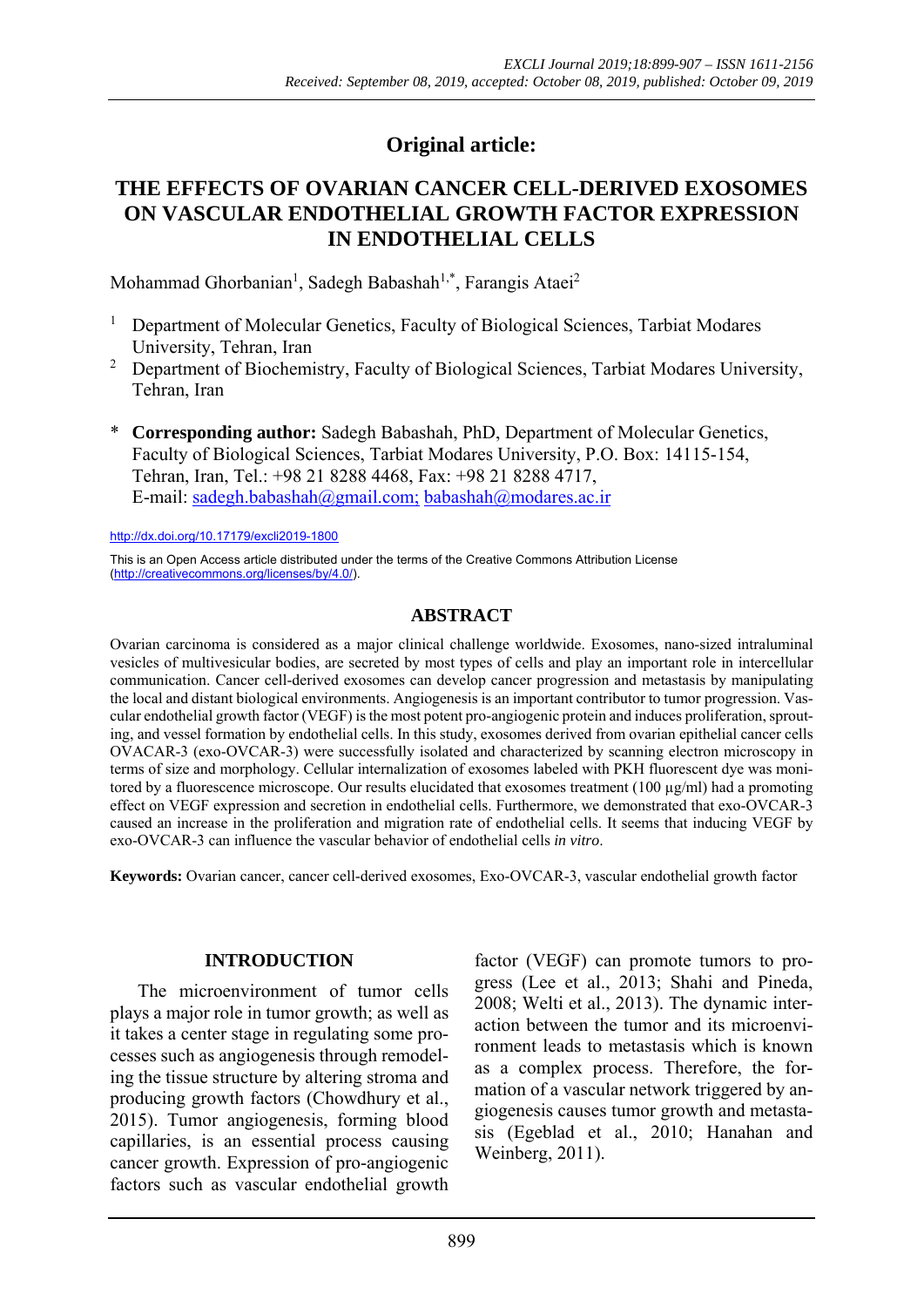Exosomes are a kind of nano-sized extracellular vesicles that can be secreted by most types of cells (Dinkins et al., 2014; Motavaf et al., 2016). Exosomes contain major RNA molecules including mRNAs and microRNAs that are capable of being shuttled from donor cells to recipients (Lee et al., 2013; Pakravan et al., 2017). The significant functions of exosomes in transformation of adjacent cells contributing to tumor cell proliferation, migration, and induction of angiogenesis have been recently demonstrated (Wu et al., 2016).

Epithelial ovarian cancer is the seventh most prevalent type of cancer among females and also the most lethal form of gynecological malignancy in the Western population (Mariappan et al., 2017). Ovarian cancer is often diagnosed late and it is a reason for low survival rate (Liang et al., 2013). In other words, most women diagnosed in the late stage of ovarian cancer have the overall fiveyear survival rate of approximately 40 % (Banerjee and Kaye, 2013). Different gene expression patterns and the heterogeneity of ovarian cancer mostly suggest that targeted therapy, which involves the use of therapeutic molecules that would specifically modulate the pathways implicated in tumor progression, may be effective only in some patients. Thus, different aspects of targeted therapy and personalized medicine should be further addressed (Wei et al., 2013).

One of the main processes contributing to cancer development is intercellular communication in the tumor microenvironment. Although intermediary role of extracellular vesicles, exosomes in particular, has been widely investigated, much should be applied to recognize this process thoroughly (Sharma et al., 2017). In the present study, we aimed to investigate the possible paracrine effects of exosomes derived from ovarian epithelial cancer cells OVACAR-3 (exo-OVCAR-3) on proliferation and migration of endothelial cells, especially regarding VEGF expression.

### **MATERIALS AND METHODS**

#### *Cell culture*

The human ovarian epithelial cancer cells (OVACAR-3) and human umbilical vein endothelial cells (HUVECs) were acquired from the Pasteur Institute of Iran, Tehran, Iran. The cells were cultured in Dulbecco's Modified Eagle's Medium (DMEM) supplemented with 10 % heat-inactivated fetal bovine serum (FBS) and 2 mM L-glutamine, and 1 % antibiotics agents (100 U/ml of penicillin and 100 µg/ml of streptomycin) (Gibco BRL, USA); the cells were kept at 37 °C in a humidified atmosphere containing 5 % CO2.

### *Isolation of exosomes*

Ovarian epithelial cancer cells OVACAR-3 were cultured and the supernatant was harvested and stored. Exo-OVCAR-3 were isolated by ExoQuick-TC<sup>TM</sup> (System Bioscience, USA) according to the manufacturer's instructions. In brief, supernatant derived from cell cultures was centrifuged at 300 g for 15 min and consequently, the cell debris was eliminated. ExoQuick-TCTM Exosome Precipitation Solution was added to the supernatant and the derived solution was refrigerated overnight and then centrifuged at 15,000 g for 30 min. We discarded the supernatant and resuspended the pellets to PBS solution. Finally, the solution was centrifuged at 1,500 g for 5 min to remove the supernatant. The exosome pellets were resuspended in PBS and stored at -20 °C.

### *Scanning electron microscopy*

The purified exosomes were fixed in 2.5 % glutaraldehyde and dehydrated using grading ethanol series. The exosome-containing sample was vacuum-dried on a glass substrate sputter and coated with gold. Eventually, exosome size and morphology were monitored using a scanning electron microscope (Digital SEM, KYKY-EM3200, China).

### *Expression analysis by RT-qPCR*

Total RNA was isolated from HUVECs using RiboX reagent following the manufacturer's recommendations and treated with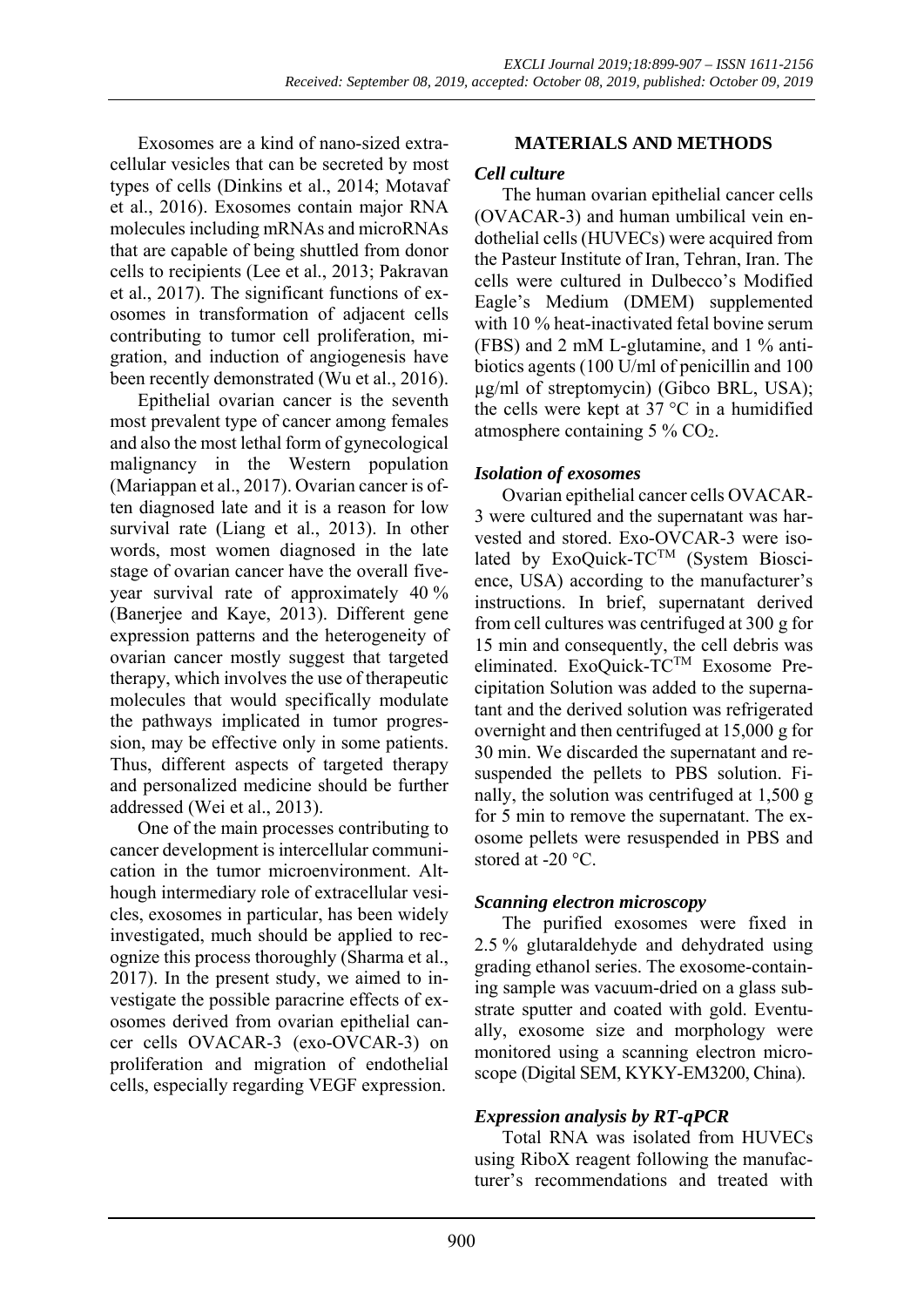RNase-free DNase (Fermentas, Lithuania). Complementary DNA (cDNA) synthesis was performed using 1 μg of total RNA as a template as well as random hexamers and Prime-Script reverse transcriptase (TAKARA, Japan). Then, the quantitative real-time PCR (RT-qPCR) was performed in an ABI Step One Sequence Detection System (Applied Biosystems, USA) using SYBR® Premix Taq™ II (TAKARA, Japan). The relative expression of each gene was determined using the  $2^{-\Delta\Delta Ct}$ method (Hayat Nosaeid et al., 2009; Livak and Schmittgen, 2001). Primer sequences used in RT-qPCR were as follows: VEGFA: forward: 5'-GCAGAAGGAGGAGGG-CAGAATCA-3', reverse: 5'-CACACAC-TCCAGGCCCTCGTC-3'; NFκB1: forward: 5'-TACTCTGGCGCAGAAATTAGGTC-3', reverse: 5'-ACTGTCTCGGAGCTCGTC-TATTTG-3', and GAPDH: forward: 5'- CCGAGCCACATCGCTCAG-3', reverse: 5'- GGCAACAATATCCACTTTACCAG-3'.

### *Western blotting*

To perform Western blot analysis, the equal amount of proteins was drawn out using a lysis buffer (50 mM of Tris-HCl in pH 8.0, 150 mM of NaCl, 2 mM of EDTA and 0.1 % NP-40). This buffer contained a protease inhibitor cocktail (Roche, Switzerland). The proteins were detached on 12 % SDS-PAGE and then transferred onto polyvinylidene difluoride (PVDF) membranes. The membranes floated in blocking solution and were incubated with particular primary antibodies and horseradish peroxidase-conjugated to secondary antibodies. Finally, the protein was exposed to chemiluminescence.

### *Cell proliferation assay*

Approximately  $5 \times 10^4$  cells in a 24-well plate were seeded and incubated with 100 µg/ml of exo-OVCAR-3 or control (phosphate-buffered saline, PBS). After 24 h and 48 h treatment with exo-OVCAR-3, total cell number was calculated in duplicate by trypan blue exclusion.

#### *Wound healing assay*

To measure cell migration, HUVECs were grown to 80 % confluency in a 24-well plate. After 24 h, the cells were wounded by scratching applied by a 200-ml pipette tip. Then, HUVECs were treated with 100  $\mu$ g/ml of exo-OVCAR-3 or carrier control (PBS) for 24 h and 48 h. Migration of endothelial cells was quantified and monitored over 24 h and 48 h. For further evaluation, the images were processed by WimScratch (Wound Healing Assay Image Analysis) (https://mywim.wimasis.com).

### *Labeling and internalization of exosomes*

Exo-OVCAR-3 were labeled using PKH26 red fluorescent labeling kit (Sigma, USA) according to the manufacturer's instructions. In brief, 2 μl of PKH26 was added to 25 μg of exo-OVCAR-3 in 1 ml of diluent C supplied with the kit and incubated for 20 min at room temperature. The exosome-free solution was used as a negative control to investigate the transportation of PKH26 dye. To stop the labeling process, an equal volume of BSA was added, after which the solution was incubated with 18 ml of PBS. Exosomes were re-purified by using the ExoQuick-TC Exosome Precipitation Solution. Eventually, the pellet containing PKH26-labeled exosomes was achieved and the labeled exosomes were incubated with HUVECs at 37 °C with 5 % CO2. After 12 h, the cells were washed twice with PBS and prepared for fluorescence uptake monitoring using an inverted fluorescence microscope (Olympus, CKX41).

### *ELISA measured VEGF secretion*

VEGF secretion was evaluated on the supernatant of endothelial cells which were stimulated by 100 μg/ml of exo-OVCAR-3 or vehicle control (PBS) for 24 h and 48 h. This evaluation was applied using a human VEGF enzyme-linked immunosorbent assay (ELISA) Kit (Abcam, ab100662).

### *Statistical analysis*

All data are presented as the mean  $\pm$ standard deviation (SD). All the experiments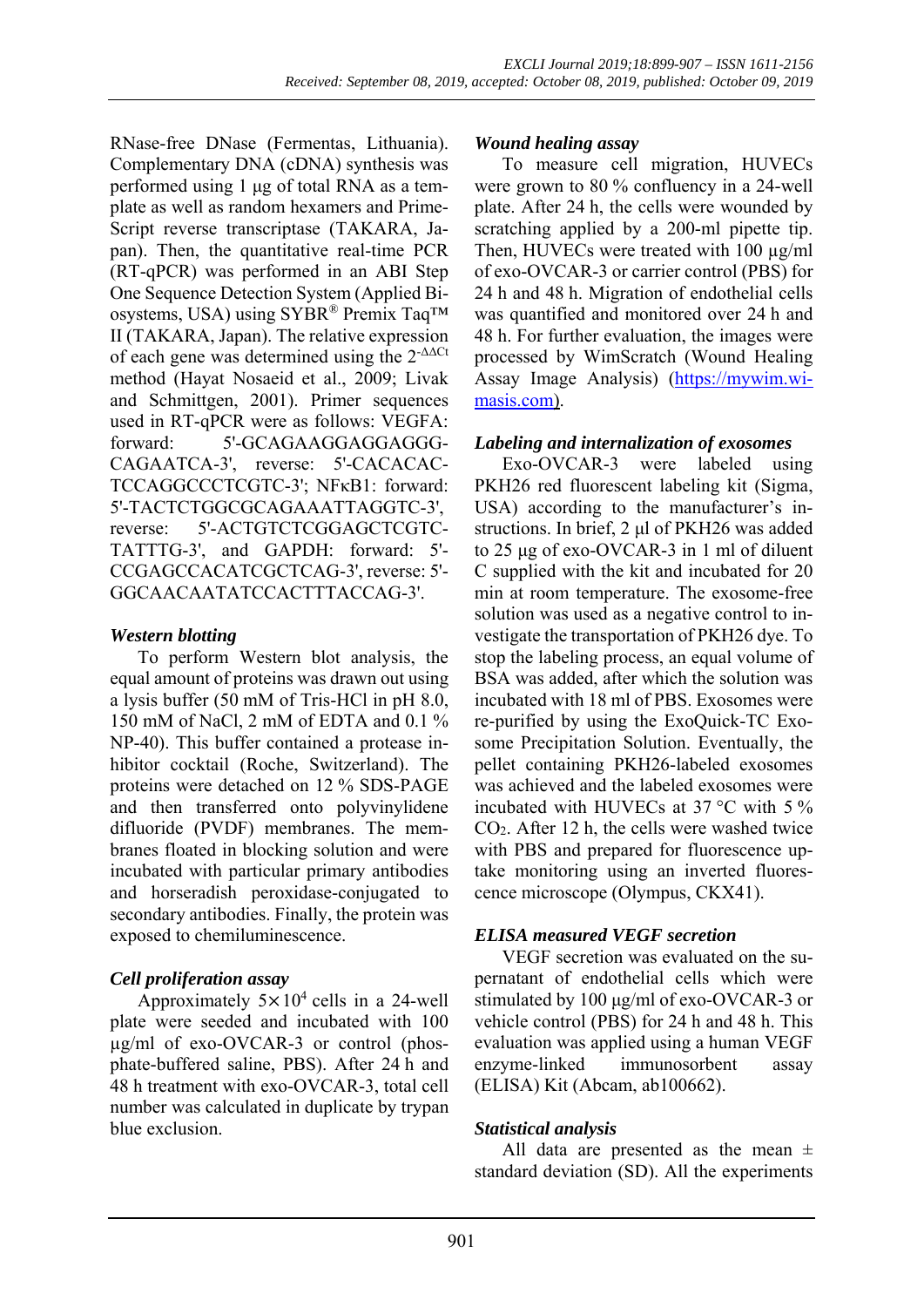were performed duplicate or triplicate and the data were analyzed by using Student's *t*-test. *P*-value less than 0.05 was considered statistically significant.

#### **RESULTS**

#### *Exo-OVCAR-3 isolation and characterization*

To investigate the effects of the exosomes secreted by OVACAR-3 ovarian cancer cells on behaviors of endothelial cells, exosomes were isolated from the culture supernatant of OVACAR-3 cells. SEM verified that all the purified exosomes were spherical in shape with a diameter of  $\sim$ 30–100 nm (Figure 1A).

### *Cellular internalization of exo-OVCAR-3 by endothelial cells*

To determine the capacity of exosomes to be transferred to recipient endothelial cells, exo-OVCAR-3 were labeled with the fluorescent dye PKH26 and incubated with HUVECs for 12 h and subsequently cellular uptake of exo-OVCAR-3 was observed under the fluorescence microscopy. We found that PKH26 labeled exosomes were localized in the cytoplasm of HUVECs, implying that exo-OVCAR-3 can be internalized by endothelial cells (Figure 1B).



**Figure 1: Characterization and cellular uptake of ovarian cancer cell-derived exosomes.** (**A**) Scanning electron micrograph of purified exosomes derived from ovarian cancer cells OVACAR-3 (exo-OVCAR-3) showed isolated vesicles are spherical in shape and around 30-100 nm in size. (**B**) Cellular uptake of exo-OVCAR-3 labeled with fluorescent red dye PKH26 by endothelial cells. A red fluorescence in the cytoplasm of the HUVECs indicates cellular internalization of exo-OVCAR-3 into HUVECs. DAPI staining was used to visualize nuclei. Bar represents 50 um.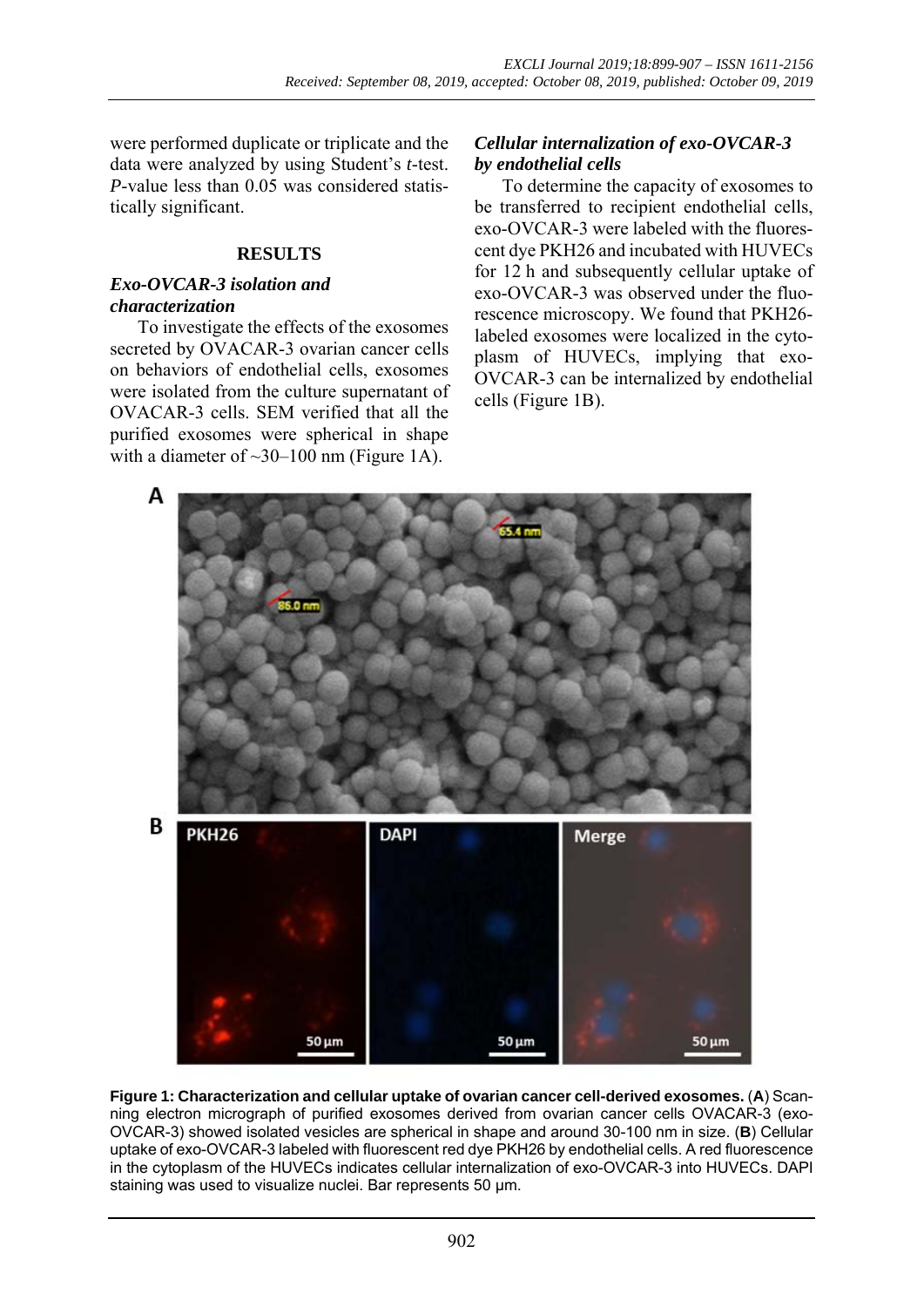### *Exo-OVCAR-3 has a positive effect on VEGF expression in endothelial cells*

The vital role of VEGF in angiogenesis has been well documented in previous studies (McMahon, 2000; Wu et al., 2006). It has been also demonstrated that the activation of NF-κB pathway leads to increasing VEGF expression (Bancroft et al., 2001). Thus, to investigate the angiogenic effects of exo-OVCAR-3 on endothelial cells, we evaluated NF-κB and VEGF mRNA expression levels by RT-qPCR, relative to GAPDH as the housekeeping gene, in HUVECs following treatment with exo-OVCAR-3 (100 µg/ml) or vehicle control (PBS). This study showed that exo-OVCAR-3 can up-regulate transcript levels of NF-κB and VEGF in HUVECs in a time-dependent manner (Figure 2). Consistently, exo-OVCAR-3 had also a significant influence on VEGF protein levels in HU-VECs (Figure 3A). Moreover, this study also revealed an increase in VEGF protein secretion of endothelial cells treated with 100 µg/ml of exosomes after 48 h (Figure 3B). Thus, the increased VEGF protein expression and secretion after exo-OVCAR-3 treatment was consistent with its augmented mRNA expression levels.

#### *Exo-OVCAR-3 stimulate HUVECs proliferation and migration*

Previous studies have highlighted an important role of angiogenic VEGF overexpressed in several types of cancers (Borgström et al., 1996; Dvorak et al., 1999). VEGF also plays an important role in regulating the proliferation and migration of endothelial cells (Bernatchez et al., 1999; Olsson et al., 2006). In order to investigate the possible effects of increased amount of VEGF, caused by exo-OVCAR-3, on proliferation and migration of endothelial cells, HUVECs were incubated with exo-OVCAR-3 (100 µg/ml) for 24 h and 48 h. Wound healing assay was performed to monitor cell migration. We found that HUVECs stimulated with 100 µg/ml exo-OVCAR-3 can migrate significantly faster than HUVECs treated with vehicle control PBS (Figure 4A, B). We also showed that exo-OVCAR-3 treatment (100 µg/ml) led to a significant increase in the proliferation rate of HUVECs in a time-dependent manner (Figure 4C).



**Figure 2:** The promoting effects of exosome treatment on VEGF **(A)** and NF-κB **(B)** mRNA expression levels. Expression levels assessed by RT-qPCR and normalized to GAPDH as a housekeeping gene in OVACAR-3 cells, after 24 h and 48 h treatment with exo-OVCAR-3 or vehicle control PBS. Columns represent means of three different experiments; bars represent SD.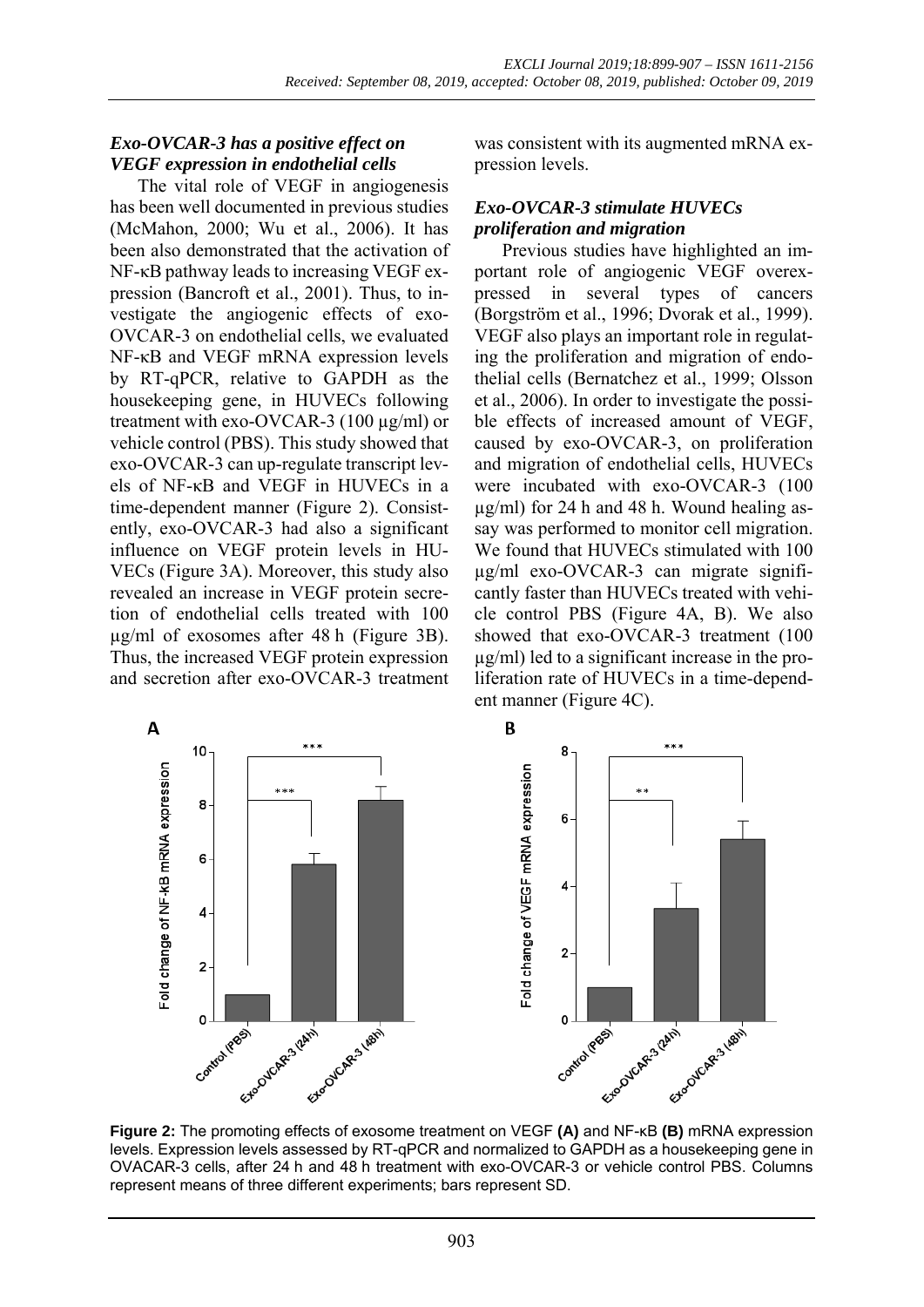B



**Figure 3:** Increasing the VEGF protein level and secretion in/from HUVECs after incubation with exo-OVCAR-3. **A)** Western blot results showed an increase in VEGF protein levels in endothelial cells 4 h after treatment with exo-OVCAR-3 or PBS. **B)** ELISA analysis showed that endothelial cells have a significant effect on VEGF secretion 48 h after treatment with exo-OVCAR-3; there was an increase in the amount of VEGF protein secreted into the conditioned media (CM) of HUVECs which was incubated with 100 µg/ml exo-OVCAR-3 than those cells treated with PBS (control group). Columns represent means of three different experiments; bars represent SD.

A





OVCAR-3 the proliferation and migration of HU-VECs *in vitro*. **A)** Representative photomicrographs of the migration of HU-VECs treated with exo-OVCAR-3 (100 µg/ml) or PBS (control) at the time of scratch (0 h) and 12 h and 24 h thereafter. **B)** Analysis of the area covered by cells at the time of scratch (0 h) and 12 h and 24 h thereafter via WimScratch showed a higher migration rate of endothelial cells treated with exo-OVCAR-3  $(100 \quad \mu g/ml)$  than those cells treated

with PBS (control group). **C)** Exo-OVCAR-3 (100 µg/ml) treatment increased the proliferation rate of HUVECs in a time-dependent manner. Points represent mean of three experiments; bars represent SD.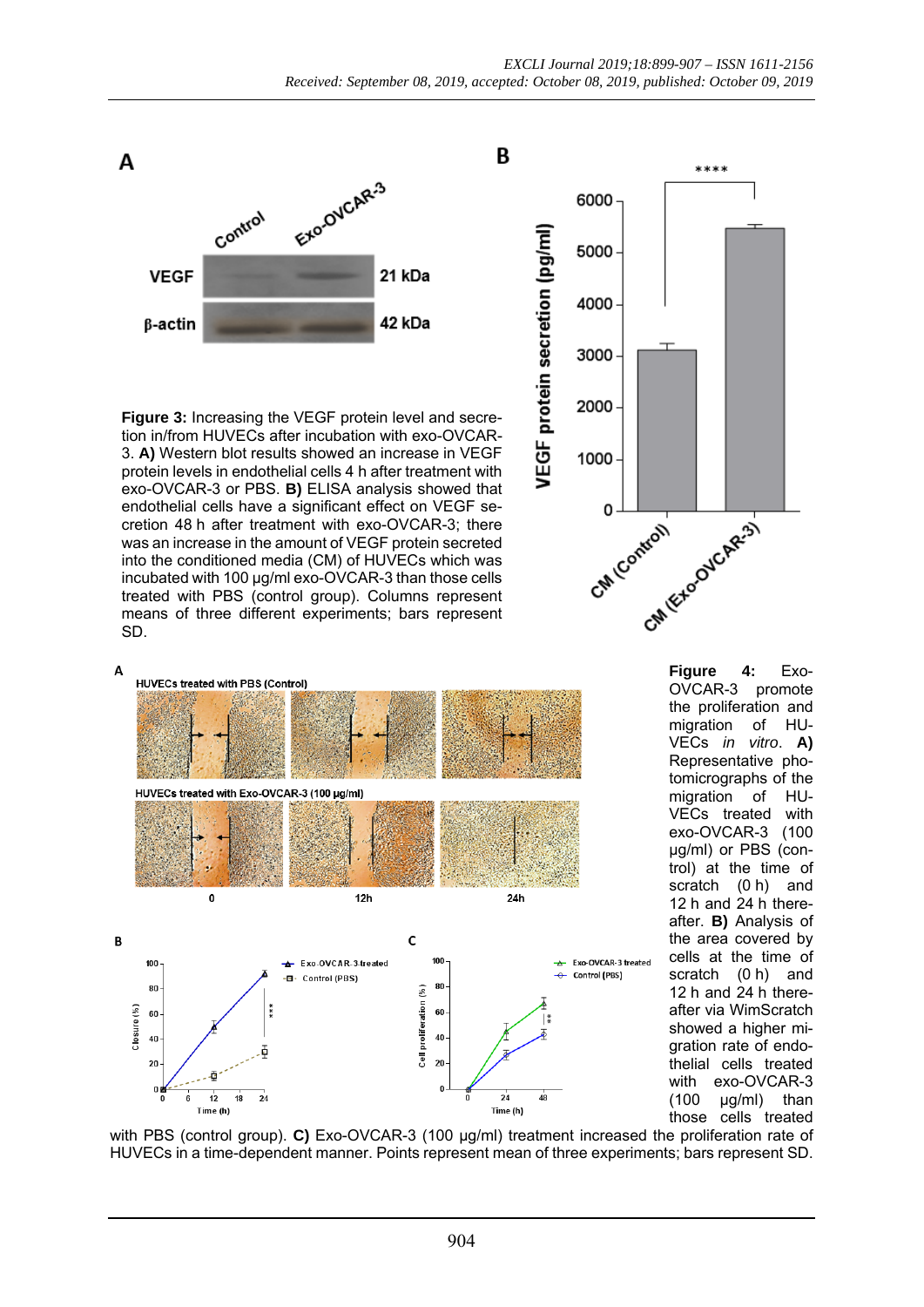#### **DISCUSSION**

Cell-to-cell communication is a dynamic process that has an important hand in maintenance of tissue homeostasis. Recent studies have shown that exosomes discharged by various cells partake in this process. Since exosomes represent a protective and enriched source of shuttle coding and non-coding RNAs, they supply the exchange of data between cells (Camussi et al., 2011; Pakravan et al., 2017). Different types of cells including tumor cells can influence their neighbor cells epigenetically by releasing exosomes (Camussi et al., 2013). Indeed, tumor tissue is a mixture of different sorts of cells, where tumor cells are surrounded by tumor-associated stroma cells including vascular endothelial cells, immune-inflammatory cells, mesenchymal stromal cells, and cancer-associated fibroblasts (Plava et al., 2019). The interactions between malignant cells and their microenvironment have been broadly identified (Gouirand et al., 2018; Hall et al., 2007).

By tumor development and metastasis, the development of blood vessels in the tumor mass is triggered. Actually, the tumor microenvironment takes a center stage in the angiogenic process (Kalluri and Zeisberg, 2006). Tumorigenesis is a convoluted process which is a reflection of various alterations transforming normal cells into exceedingly malignant ones. However, tumor development cannot be simply specified by existence of malignant tumor cells. In other words, different cells and the extracellular matrix (ECM) of the tumor tissue influence the features (Hanahan and Weinberg, 2000).

Angiogenesis, formation of new blood vessels, is one of the key processes in tumor migration. The extracellular matrix can regulate the function of vascular endothelial cells (Nyberg et al., 2005). VEGF is a chief proangiogenic factor that triggers expansion, development, and relocation of endothelial cells; it also increases vascular permeability. VEGF contributes to tumor development and metastasis by increasing tumor-related angiogenesis (Ferrara et al., 2003). Recent studies have revealed that tumor-derived exosomes have

promoting effects on VEGF expression in endothelial cells (Sun et al., 2017). Similarly, some studies indicated that the NF-kB pathway is capable of inducing and enhancing the expression of VEGF (Bancroft et al., 2001; Hicklin and Ellis, 2005). In this regard, we initially investigated the effects of exo-OVCAR-3 on VEGF signaling in endothelial cells and found a positive relationship between exo-OVCAR-3 and VEGF expression and secretion levels (Figure 2B and Figure 3A, B). We also observed that exo-OVCAR-3 treatment leads to a significant and time-dependent increase in the NF-κB mRNA expression level (Figure 2A). Consistently, we also observed a significant promoting effect of exo-OVCAR-3 on the proliferative and migratory capability of endothelial cells in a time-dependent manner (Figure 4A-C), implying the significance of NF-κB and VEGF expression in endothelial cell proliferation and migration.

Taken together, we concluded that exosomes derived from ovarian epithelial cancer cells are able to up-regulate VEGF signaling in endothelial cells. What made this study highlighted was to survey the impacts of ovarian cancer cell-derived exosomes on behavior of endothelial cells, especially pertinent to the proliferation and migration. Further knowledge about the mechanisms and functions of cancer-derived exosomes can broaden the horizons toward finding promising novel treatment for ovarian cancer which modulates the cell-to-cell communication in tumor microenvironment.

#### *Acknowledgments*

This work was supported by Tarbiat Modares University and Iran National Science Foundation (INSF) (Grant No. 96008647).

### *Conflict of interest*

The authors declare that they have no conflict of interest.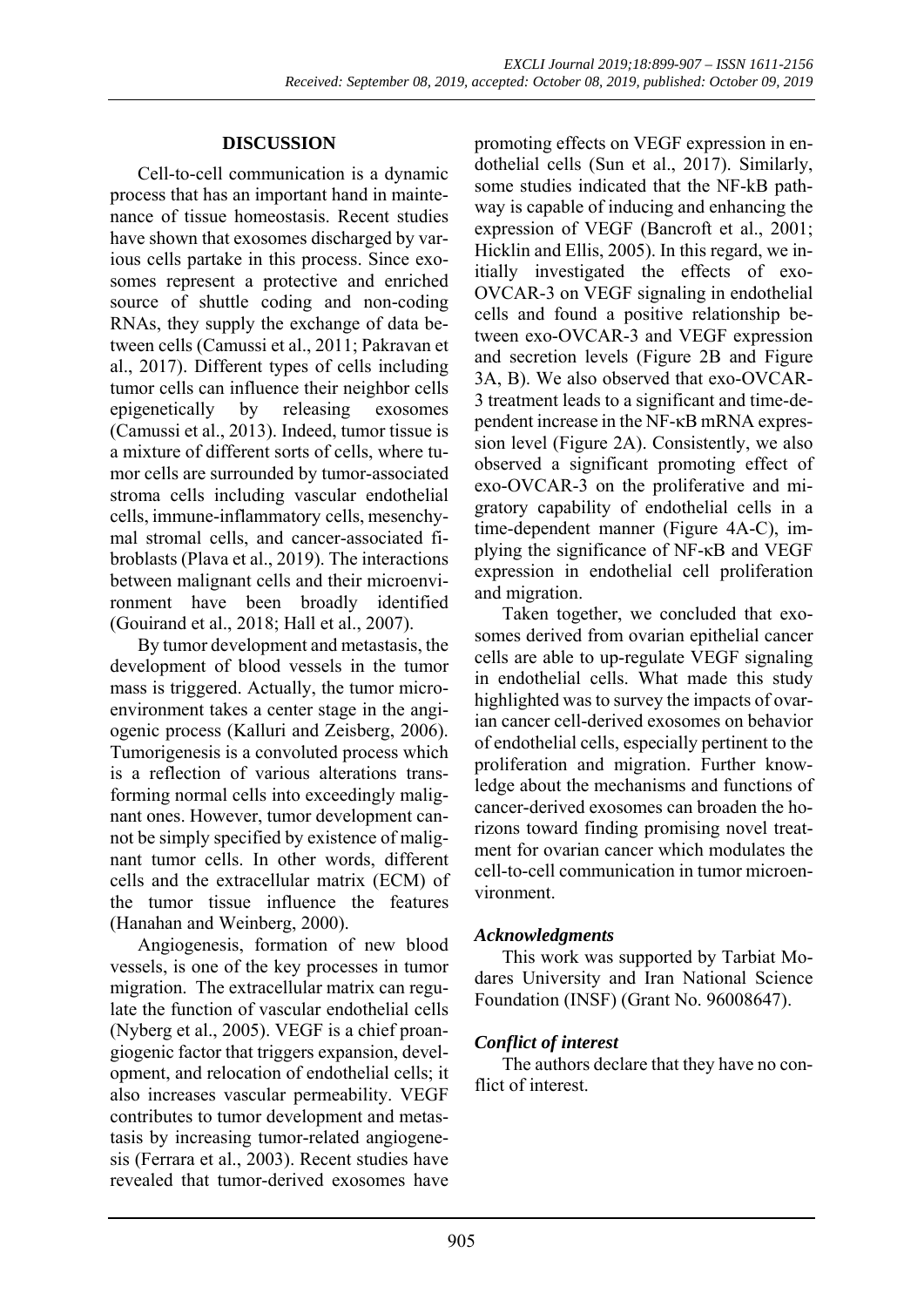#### **REFERENCES**

Bancroft CC, Chen Z, Dong G, Sunwoo JB, Yeh N, Park C, et al. Coexpression of proangiogenic factors IL-8 and VEGF by human head and neck squamous cell carcinoma involves coactivation by MEK-MAPK and IKK-NF-κB signal pathways. Clin Cancer Res. 2001;7:435-42.

Banerjee S, Kaye SB. New strategies in the treatment of ovarian cancer: current clinical perspectives and future potential. Clin Cancer Res. 2013;19:961-8.

Bernatchez PN, Soker S, Sirois MG. Vascular endothelial growth factor effect on endothelial cell proliferation, migration, and platelet-activating factor synthesis is Flk-1-dependent. J Biol Chem. 1999;274:31047-54.

Borgström P, Hillan KJ, Sriramarao P, Ferrara N. Complete inhibition of angiogenesis and growth of microtumors by anti-vascular endothelial growth factor neutralizing antibody: novel concepts of angiostatic therapy from intravital videomicroscopy. Cancer Res. 1996;56:4032-9.

Camussi G, Deregibus MC, Bruno S, Grange C, Fonsato V, Tetta C. Exosome/microvesicle-mediated epigenetic reprogramming of cells. Am J Cancer Res. 2011;1:98-110.

Camussi G, Deregibus MC, Tetta C. Tumor-derived microvesicles and the cancer microenvironment. Curr Mol Med. 2013;13:58-67.

Chowdhury R, Webber JP, Gurney M, Mason MD, Tabi Z, Clayton A. Cancer exosomes trigger mesenchymal stem cell differentiation into pro-angiogenic and pro-invasive myofibroblasts. Oncotarget. 2015;6: 715-31.

Dinkins MB, Dasgupta S, Wang G, Zhu G, Bieberich E. Exosome reduction in vivo is associated with lower amyloid plaque load in the 5XFAD mouse model of Alzheimer's disease. Neurobiol Aging. 2014;35:1792- 800.

Dvorak H, Nagy J, Feng D, Brown L, Dvorak A. Vascular permeability factor/vascular endothelial growth factor and the significance of microvascular hyperpermeability in angiogenesis. Curr Top Microbiol Immunol. 1999;237:97-132.

Egeblad M, Nakasone ES, Werb Z. Tumors as organs: complex tissues that interface with the entire organism. Dev Cell. 2010;18:884-901.

Ferrara N, Gerber H-P, LeCouter J. The biology of VEGF and its receptors. Nat Med. 2003;9:669-76.

Gouirand V, Guillaumond F, Vasseur S. Influence of the tumor microenvironment on cancer cells metabolic reprogramming. Front Oncol. 2018;8:117.

Hall B, Andreeff M, Marini F. The participation of mesenchymal stem cells in tumor stroma formation and their application as targeted-gene delivery vehicles. Handb Exp Pharmacol. 2007;263-83.

Hanahan D, Weinberg RA. The hallmarks of cancer. Cell. 2000;100:57-70.

Hanahan D, Weinberg RA. Hallmarks of cancer: the next generation. Cell. 2011;144:646-74.

Hayat Nosaeid M, Mahdian R, Jamali S, Maryami F, Babashah S, Maryami F, et al. Validation and comparison of two quantitative real-time PCR assays for direct detection of DMD/BMD carriers. Clin Biochem. 2009; 42:1291-9.

Hicklin DJ, Ellis LM. Role of the vascular endothelial growth factor pathway in tumor growth and angiogenesis. J Clin Oncol. 2005;23:1011-27.

Kalluri R, Zeisberg M. Fibroblasts in cancer. Nat Rev Cancer. 2006;6:392-401.

Lee J-K, Park S-R, Jung B-K, Jeon Y-K, Lee Y-S, Kim M-K, et al. Exosomes derived from mesenchymal stem cells suppress angiogenesis by down-regulating VEGF expression in breast cancer cells. PloS One. 2013;8: e84256.

Liang B, Peng P, Chen S, Li L, Zhang M, Cao D, et al. Characterization and proteomic analysis of ovarian cancer-derived exosomes. J Proteomics. 2013;80:171- 82.

Livak KJ, Schmittgen TD. Analysis of relative gene expression data using real-time quantitative PCR and the 2(-Delta Delta C(T)) method. Methods. 2001;25: 402-8.

Mariappan L, Jiang XY, Jackson J, Drew Y. Emerging treatment options for ovarian cancer: focus on rucaparib. Int J Womens Health. 2017;9:913-24.

McMahon G. VEGF receptor signaling in tumor angiogenesis. Oncologist. 2000;5:3-10.

Motavaf M, Pakravan K, Babashah S, Malekvandfard F, Masoumi M, Sadeghizadeh M. Therapeutic application of mesenchymal stem cell-derived exosomes: A promising cell-free therapeutic strategy in regenerative medicine. Cell Mol Biol (Noisy-le-grand). 2016;62:74- 9.

Nyberg P, Xie L, Kalluri R. Endogenous inhibitors of angiogenesis. Cancer Res. 2005; 65:3967-79.